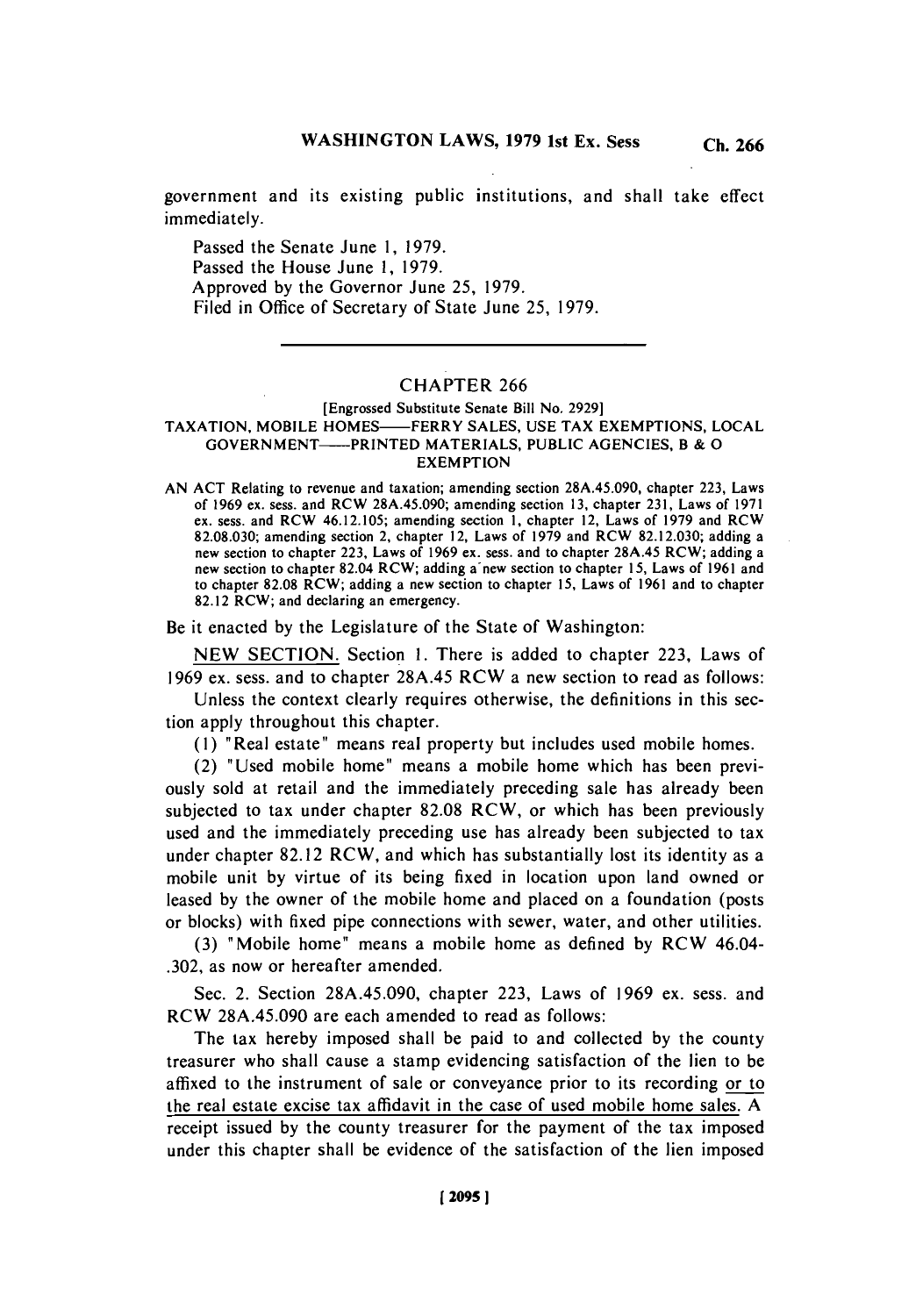hereunder and may be recorded in the manner prescribed for recording satisfactions of mortgages. No instrument of sale or conveyance evidencing a sale subject to the tax shall be accepted **by** the county auditor for filing or recording until the tax shall have been paid and the stamp affixed thereto; in case the tax is not due on the transfer, the instrument shall not be so accepted until suitable notation of such fact has been made on the instrument **by** the treasurer.

**NEW SECTION.** Sec. **3.** There is added to chapter **15,** Laws of **1961** and to chapter **82.08** RCW a new section to read as follows:

The tax imposed **by** RCW **82.08.020** shall not apply to:

**(I)** Sales of used mobile homes as defined in section 1 of this act or sales of used mobile homes if the sale thereof to the present user has already been subjected to tax under **28A.45** RCW.

(2) The renting or leasing of mobile homes where such rental agreement or lease exceeds thirty days in duration and where the rental or lease of such mobile home is not conducted jointly with the provision of short term lodging for transients.

**NEW SECTION.** Sec. 4. There is added to chapter **15,** Laws of **1961** and to chapter **82.12** RCW a new section to read as follows:

The tax imposed **by** RCW **82.12.020** shall not apply in respect to the use of used mobile homes as defined in section 1 of this act if the sale thereof to the present user has already been subjected to tax under chapter **28A.45** RCW.

Sec. **5.** Section **13,** chapter **231,** Laws of **1971** ex. sess. and RCW 46- **.12.105** are each amended to read as follows:

When the ownership of a mobile home is transferred and the new owner thereof applies for a new certificate of ownership for such mobile home, the ((director of motor vehicles or his)) department of licensing or its agents, including county auditors, shall notify the county assessor of the county where such mobile home is located of the change in ownership including the name and address of the new owner and the name of the former owner. **A** certificate of ownership for a mobile home shall not be transferred or issued until the department has verified that any taxes due on the sale of the mobile home under chapter **28A.45 RCW** and any other taxes due under chapter 84.52 **RCW** have been paid.

**A** copy of the real estate excise tax affidavit which has been stamped **by** the county treasurer shall be deemed sufficient evidence that the taxes due upon the sale of a used mobile home have been paid.

**A** copy of a treasurer certificate, which is prepared **by** the treasurer of the county in which the used mobile home is located and which states that all property taxes due upon the used mobile home being sold have been satisfied, shall be deemed sufficient evidence that the property taxes due have been paid.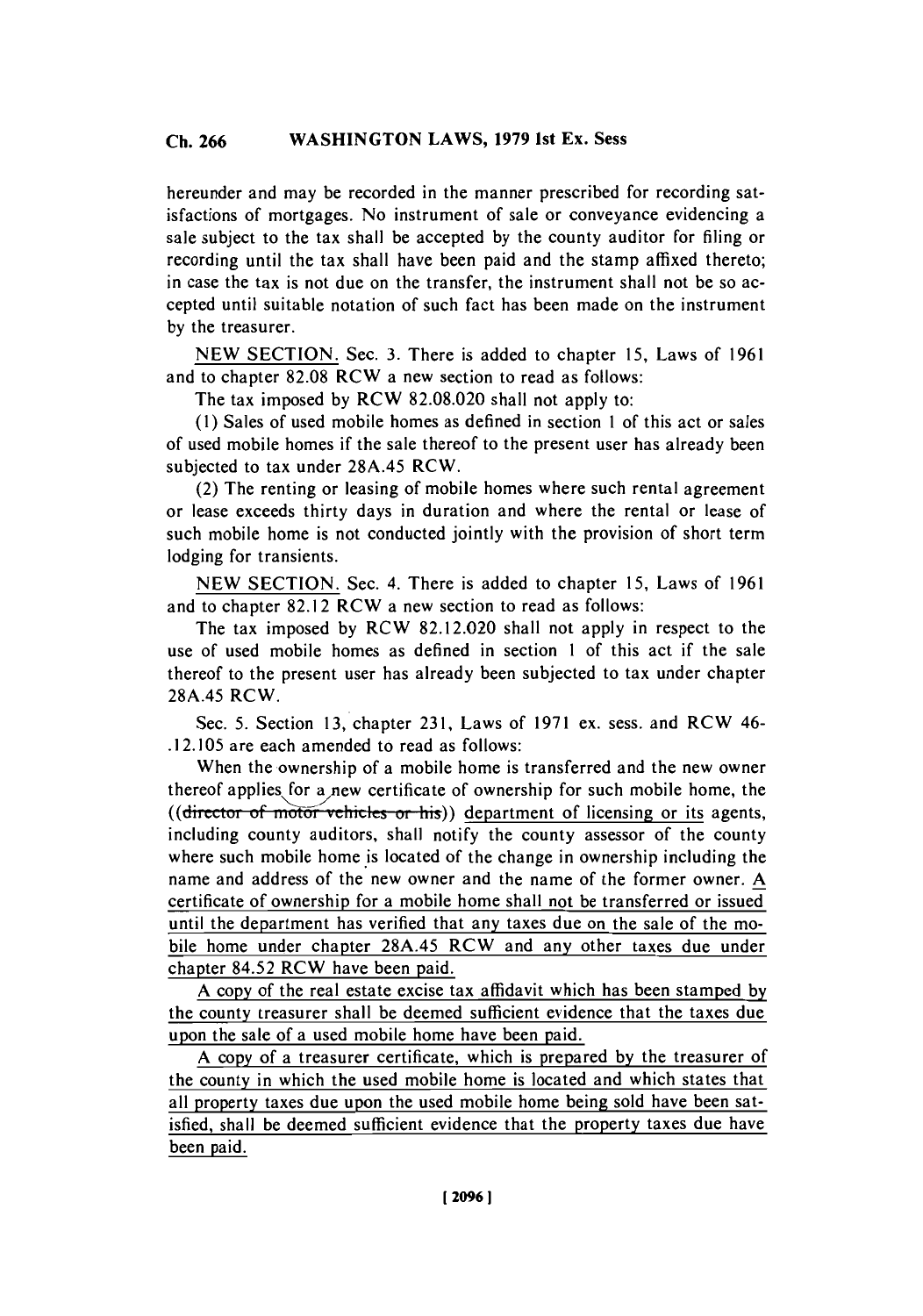Sec. **6.** Section **1,** chapter 12, Laws of **1979** and RCW **82.08.030** are each amended to read as follows:

The tax hereby levied shall not apply to the following sales:

**(I )** Casual and isolated sales of property or service, unless made **by** a person who is engaged in a business activity taxable under chapters 82.04, **82.16** or **82.28** RCW: PROVIDED, That the exemption provided **by** this paragraph shall not be construed as providing any exemption from the tax imposed **by** chapter **82.12 RCW;**

(2) Sales made **by** persons in the course of business activities with respect to which tax liability is specifically imposed under chapter **82.16** RCW, when the gross proceeds from such sales must be included in the measure of the tax imposed under said chapter;

**(3)** The distribution and newsstand sale of newspapers;

(4) Sales which the state is prohibited from taxing under the Constitution of this state or the Constitution or laws of the United States;

**(5)** Sales of motor vehicle fuel used in aircraft **by** the manufacturer thereof for research, development, and testing purposes and sales of motor vehicle fuel taxable under chapter **82.36** RCW: PROVIDED, That the use of any such fuel upon which a refund of the motor vehicle fuel tax has been obtained shall be subject to the tax imposed **by** chapter **82.12** RCW;

**(6)** Sales (including transfers of title through decree of appropriation) heretofore or hereafter made of the entire operating property of a publicly or privately owned public utility, or of a complete operating integral section thereof, to the state or a political subdivision thereof for use in conducting any business defined in subdivisions **(1),** (2), **(3),** (4), **(5), (6), (7), (8), (9), (10)** or **(11)** of RCW **82.16.010;**

**(7)** Auction sales made **by** or through auctioneers of tangible personal property (including household goods) which have been used in conducting a farm activity, when the seller thereof is a farmer and the sale is held or conducted upon a farm and not otherwise;

**(8)** Sales to corporations which have been incorporated under any act of the congress of the United States and whose principal purposes are to furnish volunteer aid to members of armed forces of the United States and also to carry on a system of national and international relief and to apply the same in mitigating the sufferings caused **by** pestilence, famine, fire, floods, and other national calamities and to devise and carry on measures for preventing the same;

**(9)** Sales of purebred livestock for breeding purposes where the animals are registered in a nationally recognized breed association; sales of cattle and milk cows used on the farm;

**(10)** Sales of tangible personal property (other than the type referred to in subdivision **(I I)** hereof) for use **by** the purchaser in connection with the business of operating as a private or common carrier **by** air, rail, or water in interstate or foreign commerce: PROVIDED, That any actual use of such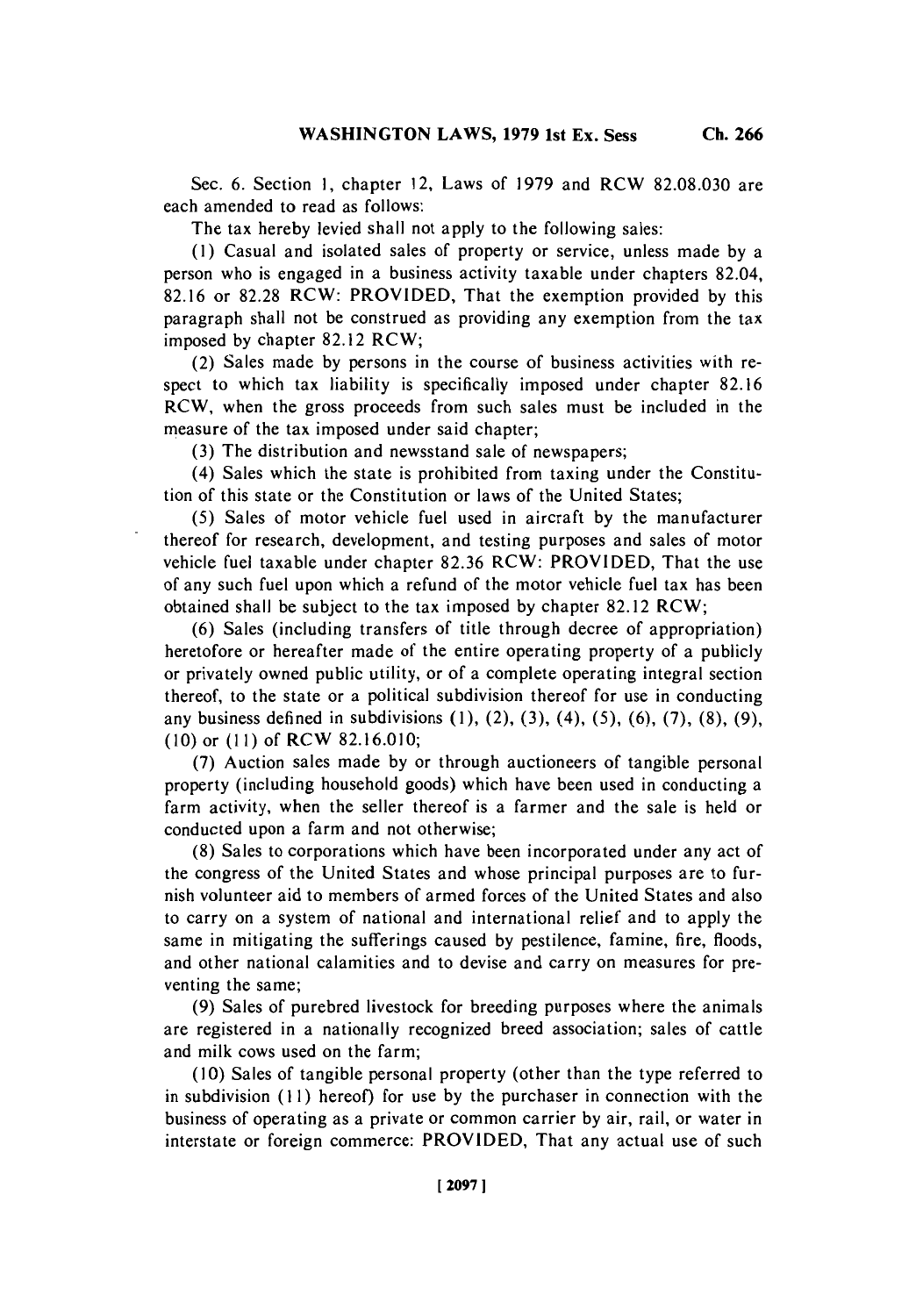property in this state shall, at the time of such actual use, be subject to the tax imposed **by** chapter **82.12** RCW;

**(I I)** Sales of airplanes, locomotives, railroad cars, or watercraft for use in conducting interstate or foreign commerce **by** transporting therein or therewith property and persons for hire or for use in conducting commercial deep sea fishing operations outside the territorial waters of the state; also sales of tangible personal property which becomes a component part of such airplanes, locomotives, railroad cars, or watercraft, and of motor vehicles or trailers whether owned **by** or leased with or without drivers and used **by** the holder of a carrier permit issued **by** the Interstate Commerce Commission authorizing transportation **by** motor vehicle across the boundaries of this state, in the course of constructing, repairing, cleaning, altering, or improving the same; also sales of or charges made for labor and services rendered in respect to such constructing, repairing, cleaning, altering, or improving;

(12) Sales of motor vehicles and trailers to be used for the purpose of transporting therein persons or property for hire in interstate or foreign commerce whether such use is **by** the owner or whether such motor vehicles and trailers are leased to the user with or without drivers: PROVIDED, That the purchaser or user must be the holder of a carrier permit issued **by** the Interstate Commerce Commission and that the vehicles will first move upon the highways of this state from the point of delivery in this state to a point outside of this state under the authority of a one-transit permit issued by the director of ((motor vehicles)) licensing pursuant to the provisions of RCW ((46.16.100)) 46.16.160;

(13) Sales of motor vehicles ((and)), trailers, or campers to nonresidents of this state for use outside of this state, even though delivery be made within this state, but only when (a) the vehicles  $((\sigma\tau))$ , trailers, or campers will be taken from the point of delivery in this state directly to a point outside this state under the authority of a one-transit permit issued **by** the director of ((motor vehicles)) licensing pursuant to the provisions of RCW ((46.16.100)) 46.16.160, or (b) said motor vehicles ((and)), trailers, or campers will be registered and licensed immediately under the laws of the state of the purchaser's residence, will not be used in this state more than three months, and will not be required to be registered and licensed under the laws of this state;

(14) Sales to nonresidents of this state for use outside of this state of tangible personal property which becomes a component part of any machinery or other article of personal property belonging to such nonresident, in the course of installing, repairing, cleaning, altering, or improving the same and also sales of or charges made for labor and services rendered in respect to any installing, repairing, cleaning, altering, or improving, of personal property of or for a nonresident, but this subsection (14) shall apply only when the seller agrees to. and does, deliver the property to the purchaser at a point outside this state, or delivers the property to a common or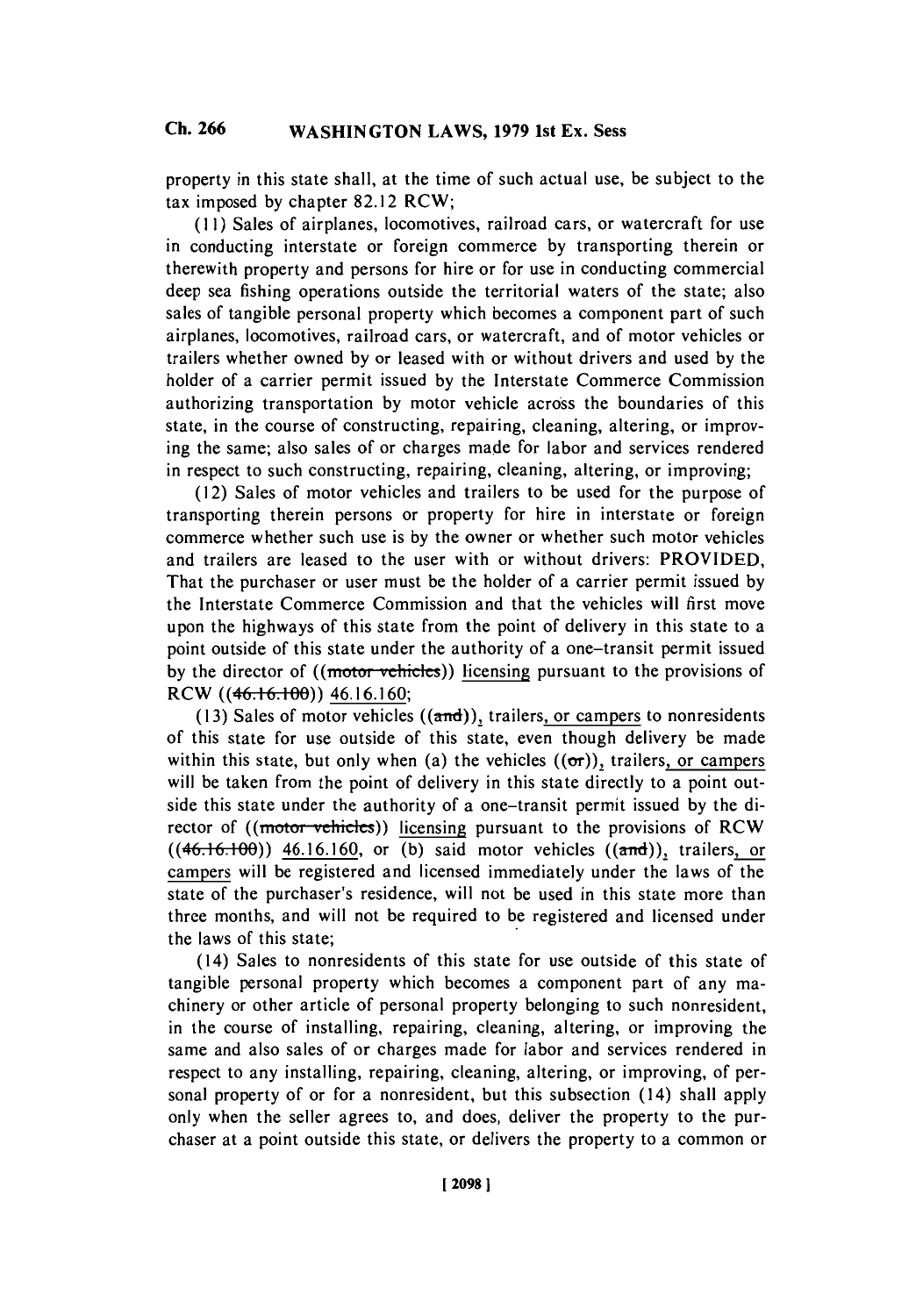**Ch. 266**

bona fide private carrier consigned to the purchaser at a point outside this state;

**(15)** Sales to nonresidents of this state for use outside of this state of watercraft requiring coast guard registration or registration **by** the state of principal use according to the Federal Boating Act of **1958,** even though delivery be made within this state, but only when (a) the watercraft will not be used within this state for more than forty-five days and **(b)** an appropriate exemption certificate supported **by** identification ascertaining residence as provided **by** the department of revenue and signed **by** the purchaser or his agent establishing the fact that the purchaser is a nonresident and that the watercraft is for use outside of this state, one copy to be filed with the department of revenue with the regular report and a duplicate to be retained **by** the dealer.

**(16)** Sales of poultry for use in the production for sale of poultry or poultry products.

**(17)** Sales to nonresidents of this state for use outside of this state of machinery and implements for use in conducting a farming activity, when such machinery and implements will be transported immediately outside the state. As proof of exemption, an affidavit or certification in such form as the department of revenue shall require shall be made for each such sale, to be retained as a business record of the seller.

**(18)** Sales for use in states, territories and possessions of the United States which are not contiguous to any other state, but only when, as a necessary incident to the contract of sale, the seller delivers the subject matter of the sale to the purchaser or his designated agent at the usual receiving terminal of the carrier selected to transport the goods, under such circumstances that it is reasonably certain that the goods will be transported directly to a destination in such noncontiguous states, territories and possessions.

**(19)** Sales to municipal corporations, the state, and all political subdivisions thereof of tangible personal property consumed and/or of labor and services rendered in respect to contracts for watershed protection and/or flood prevention. This exemption shall be limited to that portion of the selling price which is reimbursed **by** the United States government according to the provisions of the Watershed Protection and Flood Prevention Act, Public Laws **566,** as amended;

(20) Sales of semen for use in the artificial insemination of livestock;

(21) Sales to nonresidents of this state of tangible personal property for use outside this state when the purchaser has applied for and received from the department of revenue a permit certifying **(1)** that he is a bona fide resident of a state or possession or Province of Canada other than the state of Washington, (2) that such state, possession, or Province of Canada does not impose a retail sales tax or use tax of three percent or more or, if imposing such a tax, permits Washington residents exemption from otherwise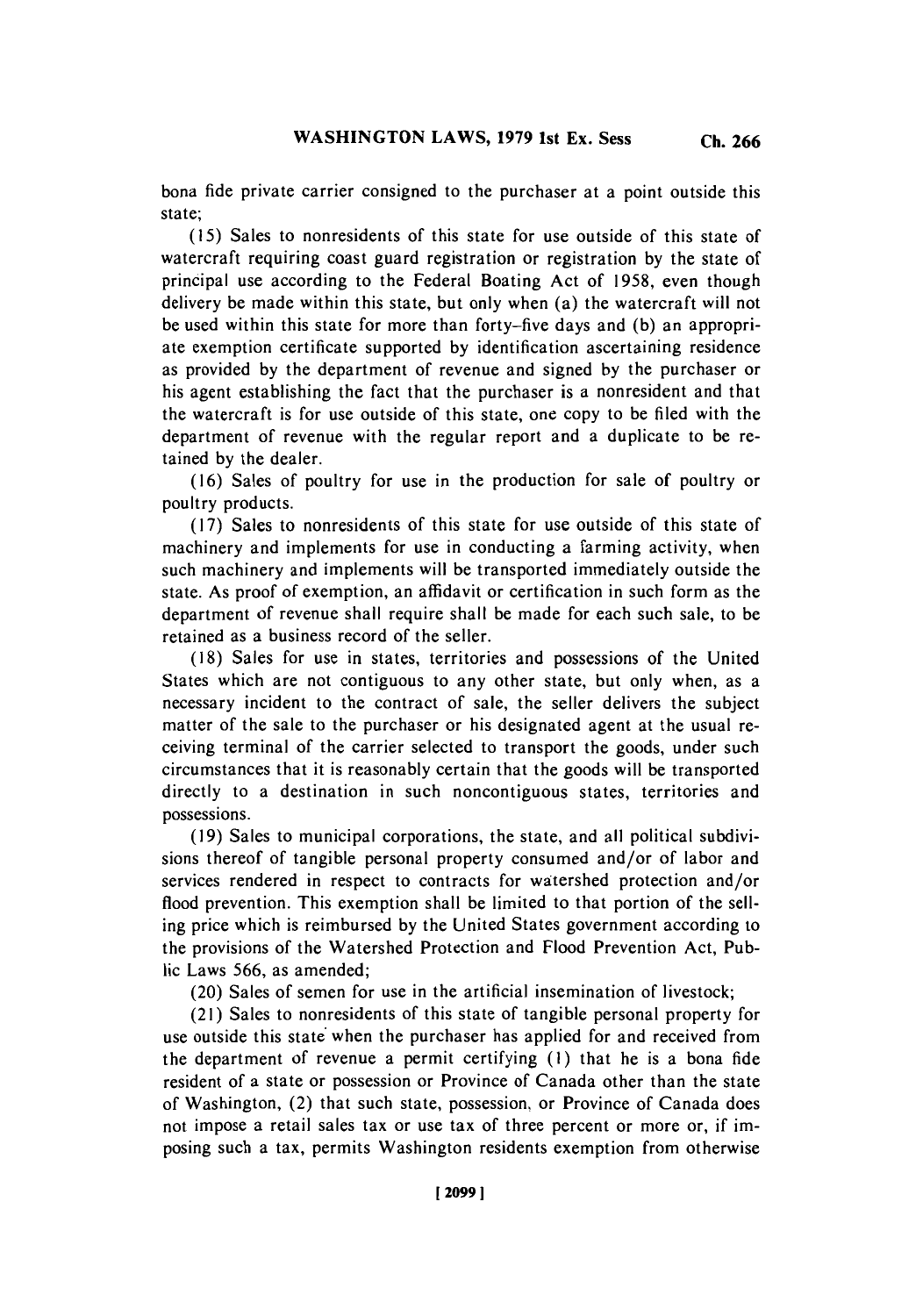taxable sales **by** reason of their residence, and **(3)** that he does agree, when requested, to grant the department of revenue access to such records and other forms of verification at his place of residence to assure that such purchases are not first used substantially in the state of Washington.

Any person claiming exemption from retail sales tax under the provisions of this subsection must display a nonresident permit as herein provided, and any vendor making a sale to a nonresident without collecting the tax must examine such permit, identify the purchaser as the person to whom the nonresident permit was issued, and maintain records which shall show the permit number attributable to each nontaxable sale.

Permits shall be personal and nontransferable, shall be renewable annually, and shall be issued **by** the department of revenue upon payment of a fee of one dollar. The department may in its discretion designate independent agents for the issuance of permits, according to such standards and qualifications as the department may prescribe. Such agents shall pay over and account to the department for all permit fees collected, after deducting as a collection fee the sum of **fifty** cents for each permit issued.

Any person making fraudulent statements in order to secure a permit shall be guilty of perjury. Any person making tax exempt purchases **by** displaying a permit not his own, or a counterfeit permit, with intent to violate the provisions of this subsection shall be guilty of a misdemeanor and, in addition, may be subject to a penalty not to exceed the amount of the tax due on such purchases. Any vendor who makes sales without collecting the tax to a person who does not hold a valid permit, and any vendor who fails to maintain records of permit numbers as provided in this section shall be personally liable for the amount of tax due.

(22) Sales of form lumber to any person engaged in the constructing, repairing, decorating, or improving of new or existing buildings or other structures under, upon or above real property of or for consumers: PRO-**VIDED,** That such lumber is used or to be used first **by** such person for the molding of concrete in a single such contract, project or **job** and is thereafter incorporated into the product of that same contract, project or **job** as an ingredient or component thereof.

**(23)** Sales of, cost of, or charges made for labor and services performed in respect to the mining, sorting, crushing, screening, washing, hauling, and stockpiling of sand, gravel and rock when such sand, gravel, or rock is taken from a pit or quarry which is owned **by** or leased to a county or a city, and such sand, gravel, or rock is **(I)** either stockpiled in said pit or quarry for placement or is placed on the street, road, place, or highway of the county or city **by** the county or city itself, or (2) sold **by** the county or city to a county, or a city at actual cost for placement on a publicly owned street, road, place, or highway. The exemption provided for in this subsection shall not apply to sales of, cost of, or charges made for such labor and services, if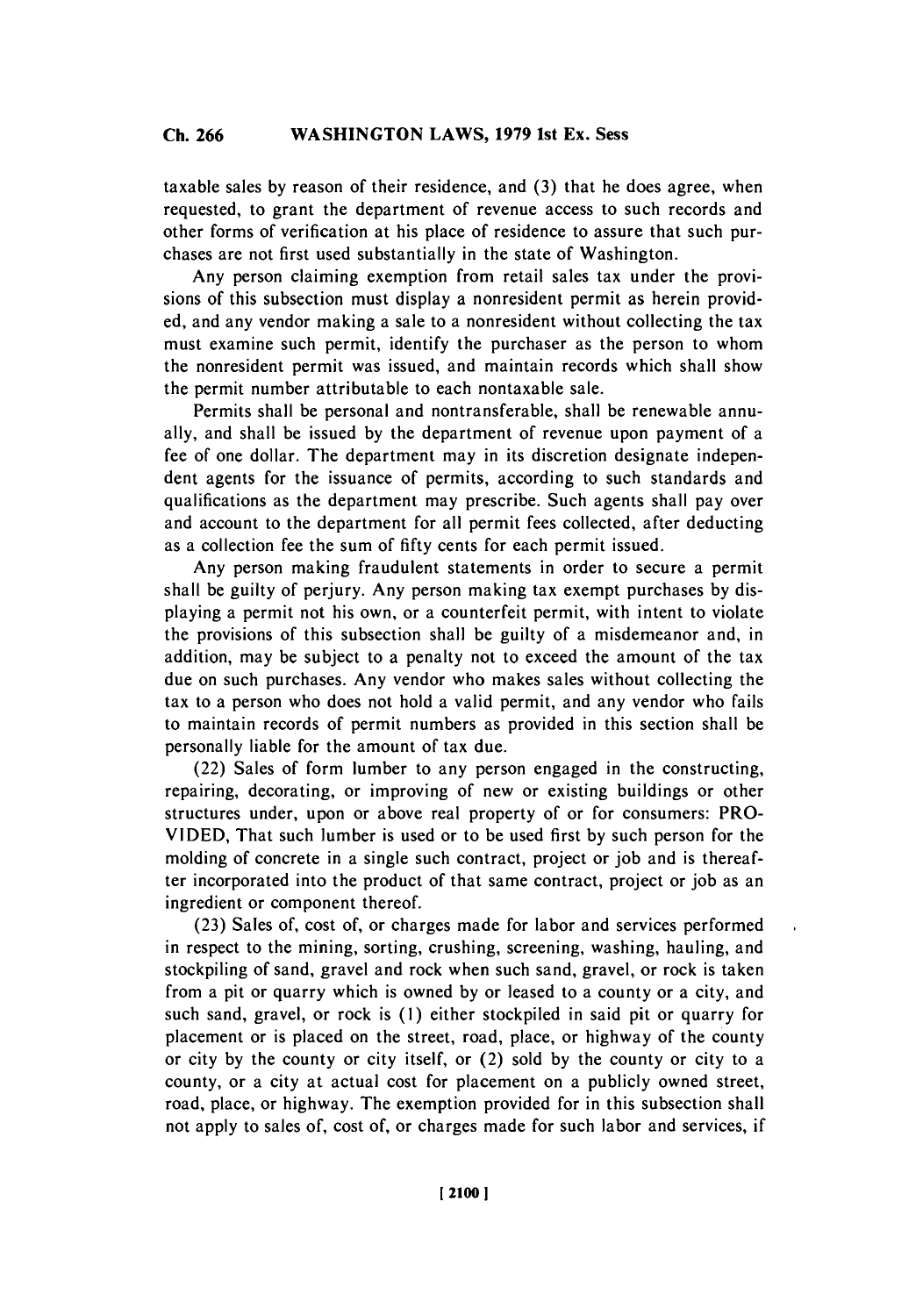(24) Sales of wearing apparel to persons who themselves use such wearing apparel only as a sample for display for the purpose of effecting sales of goods represented **by** such sample.

**(25)** Sales of pollen.

**(26)** Sales to one political subdivision **by** another political subdivision directly or indirectly arising out of or resulting from the annexation or incorporation of any part of the territory of one political subdivision **by** another.

**(27)** The renting or leasing of motor vehicles and trailers to a nonresident of this state for use exclusively in transporting persons or property across the boundaries of this state and in intrastate operations incidental thereto when such motor vehicle or trailer is registered and licensed in a foreign state and for purposes of this exemption the term "nonresident" shall apply to a renter or lessee who has one or more places of business in this state as well as in one or more other states but the exemption for nonresidents shall apply only to those vehicles which are most frequently dispatched, garaged, serviced, maintained and operated from the renter's or lessee's place of business in another state.

**(28)** Sales of prescription drugs, including sales to the state or a political subdivision or municipal corporation thereof of drugs to be dispensed to patients **by** prescription without charge. The term "prescription drugs" shall include any medicine, drug, prescription lens, or other substance other than food for use in the diagnosis, cure, mitigation, treatment, or prevention of disease or other ailment in humans ordered **by** (a) the written prescription to a pharmacist **by** a practitioner authorized **by** law of this state or laws of another jurisdiction to issue prescriptions, or **(b)** upon an oral prescription of such practitioner, which is reduced promptly to writing and filed **by** a duly licensed pharmacist, or (c) **by** refilling any such written or oral prescription if such refilling is authorized **by** the prescriber either in the original prescription or **by** oral order which is reduced promptly to writing and filed **by** the pharmacist, or **(d)** physicians or optometrists **by** way of written directions and specifications for the preparation, grinding, and fabrication of lenses intended to aid or correct visual defects or anomalies of humans.

**(29)** Sales of returnable containers for beverages and foods, including but not limited to soft drinks, milk, beer, and mixers.

**(30)** Sales of insulin, prosthetic devices, and medically prescribed oxygen.

**(31 )** Sales of food products for human consumption.

"Food products" include cereals and cereal products, oleomargarine, meat and meat products, fish and fish products, eggs and egg products, vegetables and vegetable products, fruit and fruit products, spices and salt,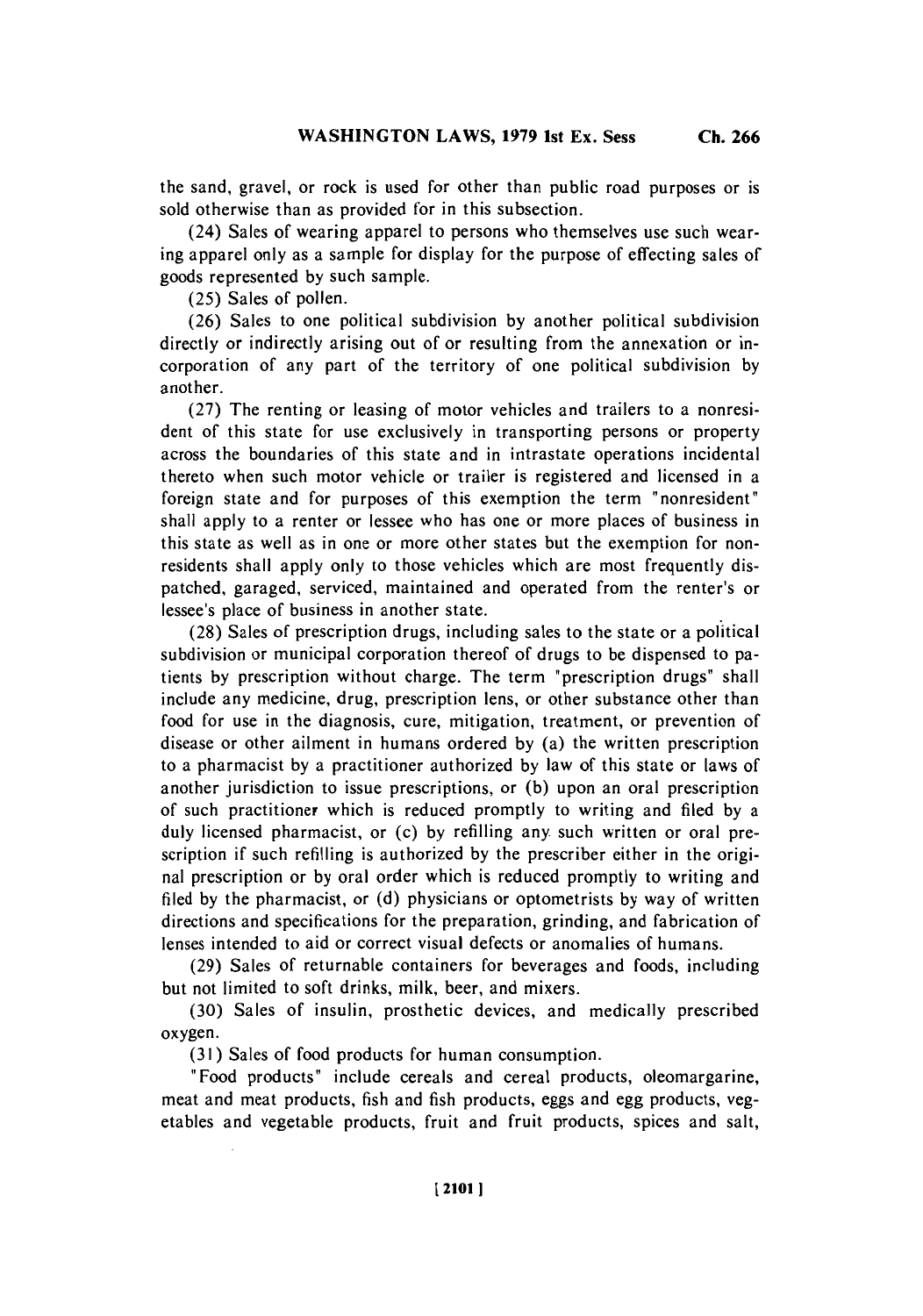sugar and sugar products, coffee and coffee substitutes, tea, cocoa and cocoa products.

"Food products" include milk and milk products, milk shakes, malted milks, and any other similar type beverages which are composed at least in part of milk or a milk product and which require the use of milk or a milk product in their preparation.

" Food products" include all fruit juices, vegetable juices, and other beverages except bottled water, spirituous, malt or vinous liquors or carbonated beverages, whether liquid or frozen.

"Food products" do not include medicines and preparations in liquid, powdered, granular, tablet, capsule, lozenge, and pill form sold as dietary supplements or adjuncts.

The exemption of "food products" provided for in this paragraph shall not apply: (a) When the food products are furnished, prepared, or served for consumption at tables, chairs, or counters or from trays, glasses, dishes, or other tableware whether provided **by** the retailer or **by** a person with whom the retailer contracts to furnish, prepare, or serve food products to others, or **(b)** when the food products are ordinarily sold for immediate consumption on or near a location at which parking facilities are provided primarily for the use of patrons in consuming the products purchased at the location, even though such products are sold on a "takeout" or "to go" order and are actually packaged or wrapped and taken from the premises of the retailer, or (c) when the food products are sold for consumption within a place, the entrance to which is subject to an admission charge, except for national and state parks and monuments.

**(32)** Sales of ferry vessels to the state of Washington or to a local governmental unit in the state of Washington for use in transporting pedestrians, vehicles, and goods within or outside the territorial waters of the state; also sales of tangible personal property which becomes a component part of such ferry vessels; also sales of or charges made for labor and services rendered in respect to constructing or improving such ferry vessels.

Sec. **7.** Section 2, chapter 12, Laws of **1979** and RCW **82.12.030** are each amended to read as follows:

The provisions of this chapter shall not apply:

**(1)** In respect to the use of any article of tangible personal property brought into the state **by** a nonresident thereof for his use or enjoyment while temporarily within the state unless such property is used in conducting a nontransitory business activity within the state; or in respect to the use **by** a nonresident of this state of a motor vehicle which is registered or licensed under the laws of the state of his residence and is not used in this state more than three months, and which is not required to be registered or licensed under the laws of this state; or in respect to the use of household goods, personal effects and private automobiles **by** a bona fide resident of this state, if such articles were acquired and used **by** such person in another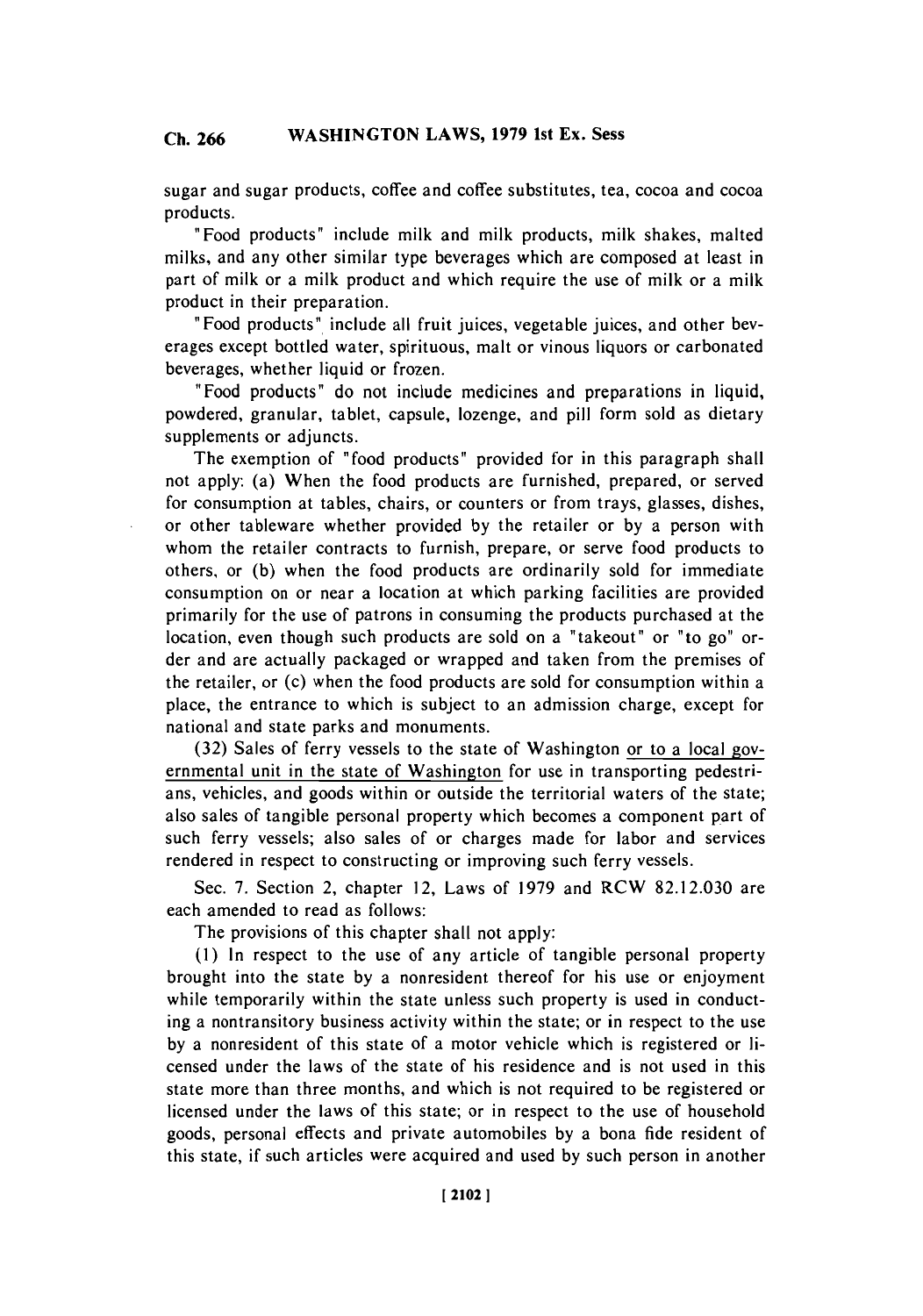state **while a** bona fide resident thereof and such acquisition and use occurred more than thirty days prior to the time he entered this state;

(2) In respect to the use of any article of tangible personal property purchased at retail or acquired **by** lease, gift or bailment if the sale thereof to, or the use thereof **by,** the present user or his bailor or donor has already been subjected to the tax under chapter **82.08** or **82.12** RCW and such tax has been paid **by** the present user or **by** his bailor or donor; or in respect to the use of property acquired **by** bailment and such tax has once been paid based on reasonable rental as determined **by** RCW **82.12.060** measured **by** the value of the article at time of first use multiplied **by** the tax rate imposed **by** chapter **82.08** or **82.12** RCW as of the time of first use; or in respect to the use of any article of tangible personal property acquired **by** bailment, if the property was acquired **by** a previous bailee from the same bailor for use in the same general activity and such original bailment was prior to June **9, 1961;**

**(3)** In respect to the use of any article of tangible personal property the sale of which is specifically taxable under chapter **82.16** RCW;

(4) In respect to the use of any airplane, locomotive, railroad car, or watercraft used primarily in conducting interstate or foreign commerce **by** transporting therein or therewith property and persons for hire or used primarily in commercial deep sea fishing operations outside the territorial waters of the state, and in respect to use of tangible personal property which becomes a component part of any such airplane, locomotive, railroad car, or watercraft, and in respect to the use **by** a nonresident of this state of any motor vehicle or trailer used exclusively in transporting persons or property across the boundaries of this state and in intrastate operations incidental thereto when such motor vehicle or trailer is registered and licensed in a foreign state and in respect to the use **by** a nonresident of this state of any motor vehicle or trailer so registered and licensed and used within this state for a period not exceeding fifteen consecutive days under such rules as the department of revenue shall adopt: PROVIDED, That under circumstances determined to be justifiable **by** the department of revenue a second fifteen day period may be authorized consecutive with the first fifteen day period; and for the purposes of this exemption the term "nonresident" as used herein, shall include a user who has one or more places of business in this state as well as in one or more other states, but the exemption for nonresidents shall apply only to those vehicles which are most frequently dispatched, garaged, serviced, maintained, and operated from the user's place of business in another state; and in respect to the use **by** the holder of a carrier permit issued **by** the Interstate Commerce Commission of any motor vehicle or trailer whether owned **by** or leased with or without driver to the permit holder and used in substantial part in the normal and ordinary course of the user's business for transporting therein persons or property for hire across the boundaries of this state if the first use of which within this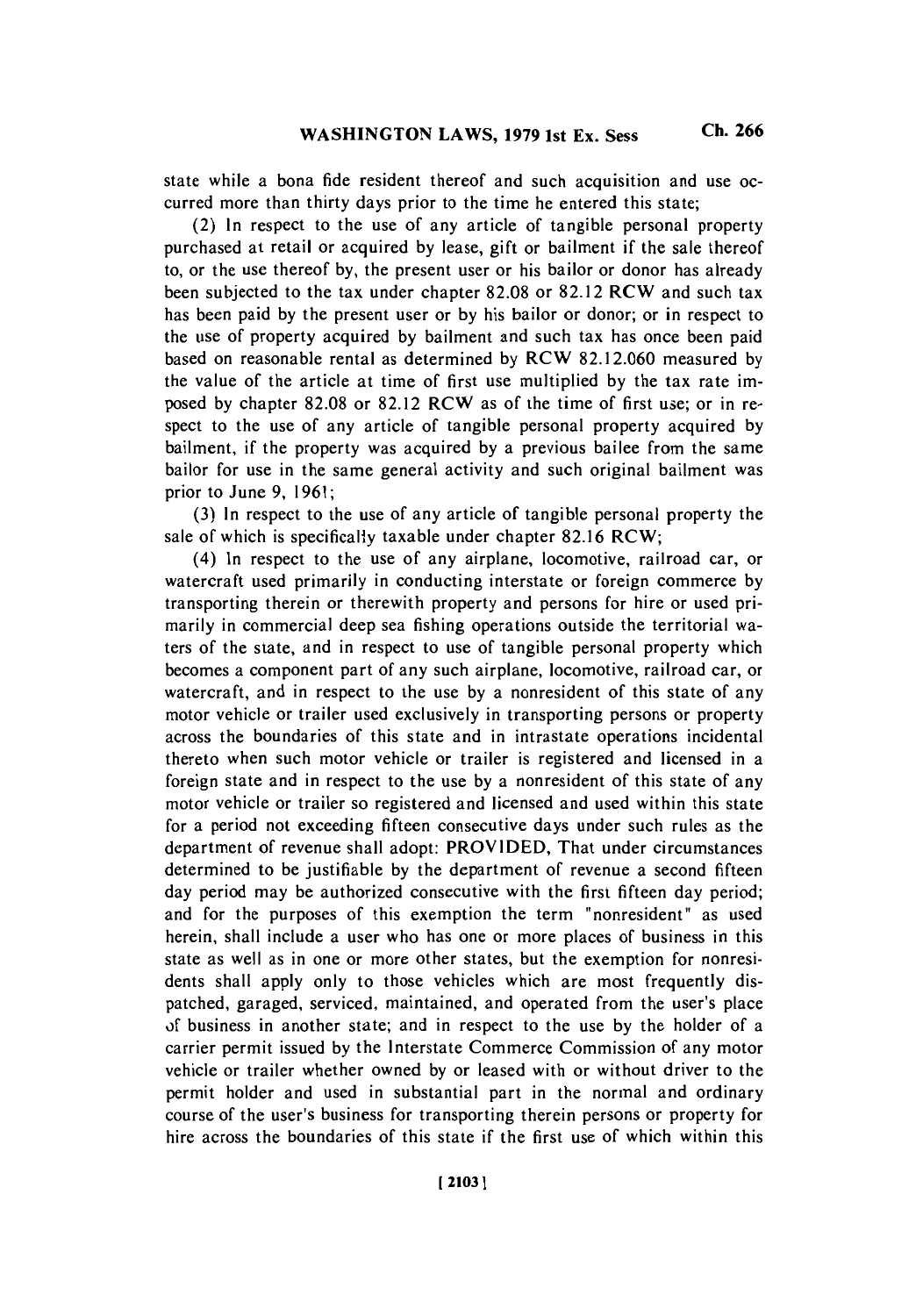state is actual use in conducting interstate or foreign commerce; and in respect to the use of any motor vehicle or trailer while being operated under the authority of a one-transit permit issued by the director of ((motor vehicles)) licensing pursuant to RCW ((46.16.100)) 46.16.160 and moving upon the highways from the point of delivery in this state to a point outside this state; and in respect to the use of tangible personal property which becomes a component part of any motor vehicle or trailer used **by** the holder of a carrier permit issued **by** the Interstate Commerce Commission authorizing transportation **by** motor vehicle across the boundaries of' this state whether such motor vehicle or trailer is owned **by** or leased with or without driver to the permit holder;

**(5)** In respect to the use of any article of tangible personal property which the state is prohibited from taxing under the Constitution of the state or under the Constitution or laws of the United States;

**(6)** In respect to the use of motor vehicle fuel used in aircraft **by** the manufacturer thereof for research, development, and testing purposes and motor vehicle fuel taxable under chapter **82.36** RCW: PROVIDED, That the use of such fuel upon which a refund of the motor vehicle fuel tax is obtained shall not be exempt, and the director of **((motor vehicles)**) licensing shall deduct from the amount of such tax to be refunded the amount of tax due under this chapter and remit the same each month to the department of revenue;

**(7)** In respect to the use of any article of tangible personal property included within the transfer of the title to the entire operating property of a publicly or privately owned public utility, or of a complete operating integral section thereof, **by** the state or a political subdivision thereof in conducting any business defined in subdivisions **(1),** (2), **(3),** (4), **(5), (6), (7), (8), (9), (10),** or **(11)** of RCW **82.16.010;**

**(8)** In respect to the use of tangible personal property (including household goods) which have been used in conducting a farm activity, if such property was purchased from a farmer at an- auction sale held or conducted **by** an auctioneer upon a farm and not otherwise;

**(9)** In respect to the use of tangible personal property **by** corporations which have been incorporated under any act of the congress of the United States and whose principal purposes are to furnish volunteer aid to members of the armed forces of the United States and also to carry on a system of national and international relief and to apply the same in mitigating the sufferings caused **by** pestilence, famine, fire, flood, and other national calamities and to devise and carry on measures for preventing the same;

**(10)** In respect to the use of purebred livestock for breeding purposes where said animals are registered in a nationally recognized breed association; sales of cattle and milk cows used on the farm;

**(11)** In respect to the use of poultry in the production for sale of poultry or poultry products;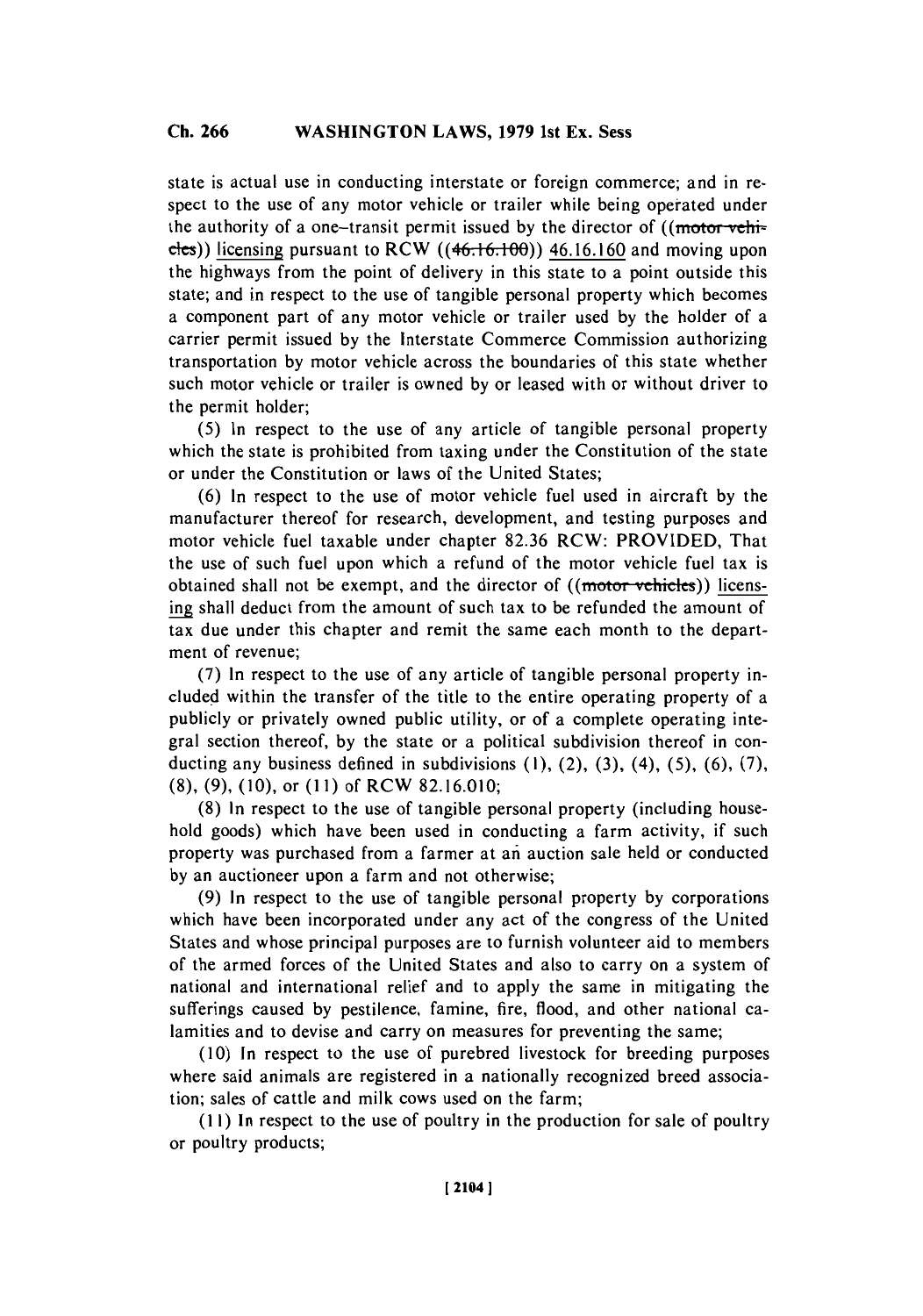(12) **In** respect to the use of fuel **by** the extractor or manufacturer thereof when used directly in the operation of the particular extractive operation or manufacturing plant which produced or manufactured the same;

**( 13)** In respect to the use of motor vehicles, equipped with dual controls, which are loaned to and used exclusively **by** a school in connection with its driver training program: PROVIDED, That this exemption and the term "school' shall apply only to (a) the University of Washington, Washington State University, the regional universities, The Evergreen State College and the state community colleges or **(b)** any public, private or parochial school accredited **by** either the state board of education or **by** the University of Washington (the state accrediting station) or (c) any public vocational school meeting the standards, courses and requirements established and prescribed or approved in accordance with the Community College Act of **1967** (chapter **8,** Laws of **1967** first extraordinary session);

(14) In respect to the use **by** a bailee of any article of tangible personal property which is entirely consumed in the course of research, development, experimental and testing activities conducted **by** the user, provided the acquisition or use of such articles **by** the bailor was not subject to the taxes imposed **by** chapter **82.08** RCW or chapter **82.12** RCW;

**( 15)** In respect to the use **by** residents of this state of motor vehicles and trailers acquired and used while such persons are members of the armed services and are stationed outside this state pursuant to military orders, but this exemption shall not apply to members of the armed services called to active duty for training purposes for periods of less than six months and shall not apply to the use of motor vehicles or trailers acquired less than thirty days prior to the discharge or release from active duty of any person from the armed services;

**(16)** In respect to the use of semen in the artificial insemination of livestock;

**(17)** In respect to the use of form lumber **by** any person engaged in the constructing, repairing, decorating or improving of new or existing buildings or other structures under, upon or above real property of or for consumers: PROVIDED, That such lumber is used or to be used first **by** such person for the molding of concrete in a single such contract, project or **job** and is thereafter incorporated into the product of that same contract, project or **job** as an ingredient or component thereof;

**(18)** In respect to the use of any sand, gravel, or rock to the extent of the cost of or charges made for labor and services performed in respect to the mining, sorting, crushing, screening, washing, hauling, and stockpiling such sand, gravel, or rock, when such sand, gravel, or rock is taken from a pit or quarry which is owned **by** or leased to a county or a city, and such sand, gravel, or rock is **(1)** either stockpiled in said pit or quarry for placement or is placed on the street, road, place, or highway of the county or city **by** the county or city itself, or (2) sold **by** the county or city to a county, or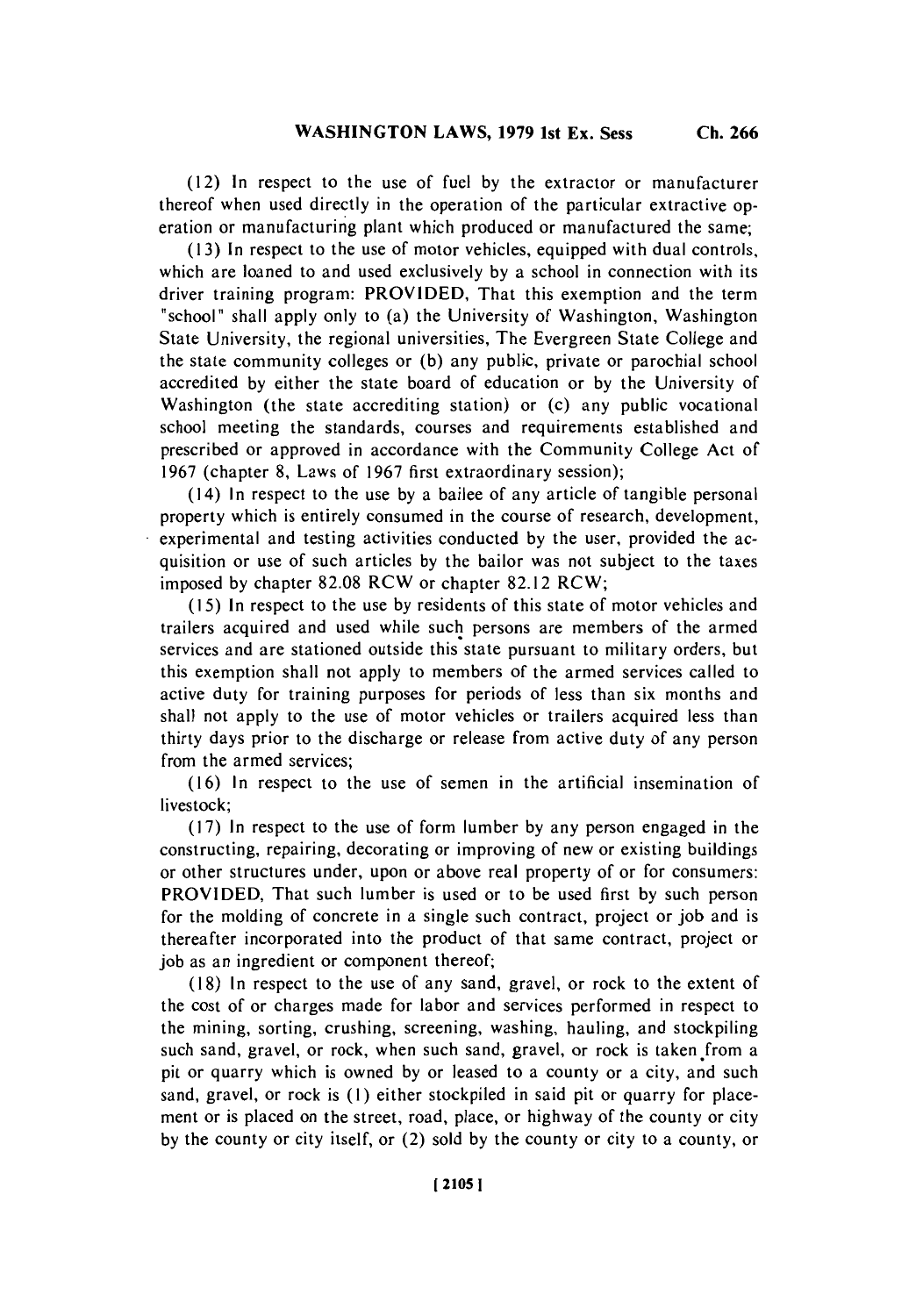a city at actual cost for placement on a publicly owned street, road, place, or highway. The exemption provided for in this subsection shall not apply to the use of such material to the extent of the cost of or charge made for such labor and services, if the material is used for other than public road purposes or is sold otherwise than as provided for in this subsection.

**(19)** In respect to the use of wearing apparel only as a sample for display for the purpose of effecting sales of goods represented **by** such sample.

(20) In respect to the use of tangible personal property held for sale and displayed in single trade shows for a period not in excess of thirty days, the primary purpose of which is to promote the sale of products or services.

(21 **)** In respect to the use of pollen.

(22) In respect to the use of the personal property of one political subdivision **by** another political subdivision directly or indirectly arising out of or resulting from the annexation or incorporation of any part of the territory of one political subdivision **by** another.

**(23)** In respect to the use of prescription drugs, including the use **by** the state or a political subdivision or municipal corporation thereof of drugs to be dispensed to patients **by** prescription without charge. The term "prescription drugs' shall include any medicine, drug, prescription lens, or other substance other than food for use in the diagnosis, cure, mitigation, treatment, or prevention of disease or other ailment in humans ordered **by** (a) the written prescription to a pharmacist **by** a practitioner authorized **by** law of this state or laws of another jurisdiction to issue prescriptions, or **(b)** upon an oral prescription of such practitioner which is reduced promptly to writing and filed **by** a duly licensed pharmacist, or (c) **by** refilling any such written or oral prescription if such refilling is authorized **by** the prescriber either in the original prescription or **by** oral order which is reduced prompt**ly** to writing and filed **by** the pharmacist, or **(d)** physicians or optometrists **by** way of written directions and specifications for the preparation, grinding, and fabrication of lenses intended to aid or correct visual defects or anomalies of humans.

(24) In respect to the use of returnable containers for beverages and foods, including but not limited to soft drinks, milk, beer, and mixers.

**(25)** In respect to the use of insulin, prosthetic devices, and medically prescribed oxygen.

**(26)** In respect to the use of food products for human consumption.

"Food products" include cereals and cereal products, oleomargarine, meat and meat products, fish and fish products, eggs and egg products, vegetables and vegetable products, fruit and fruit products, spices and salt, sugar and sugar products, coffee and coffee substitutes, tea, cocoa and cocoa products.

"Food products" include milk and milk products, milk shakes, malted milks, and any other similar type beverages which are composed at least in